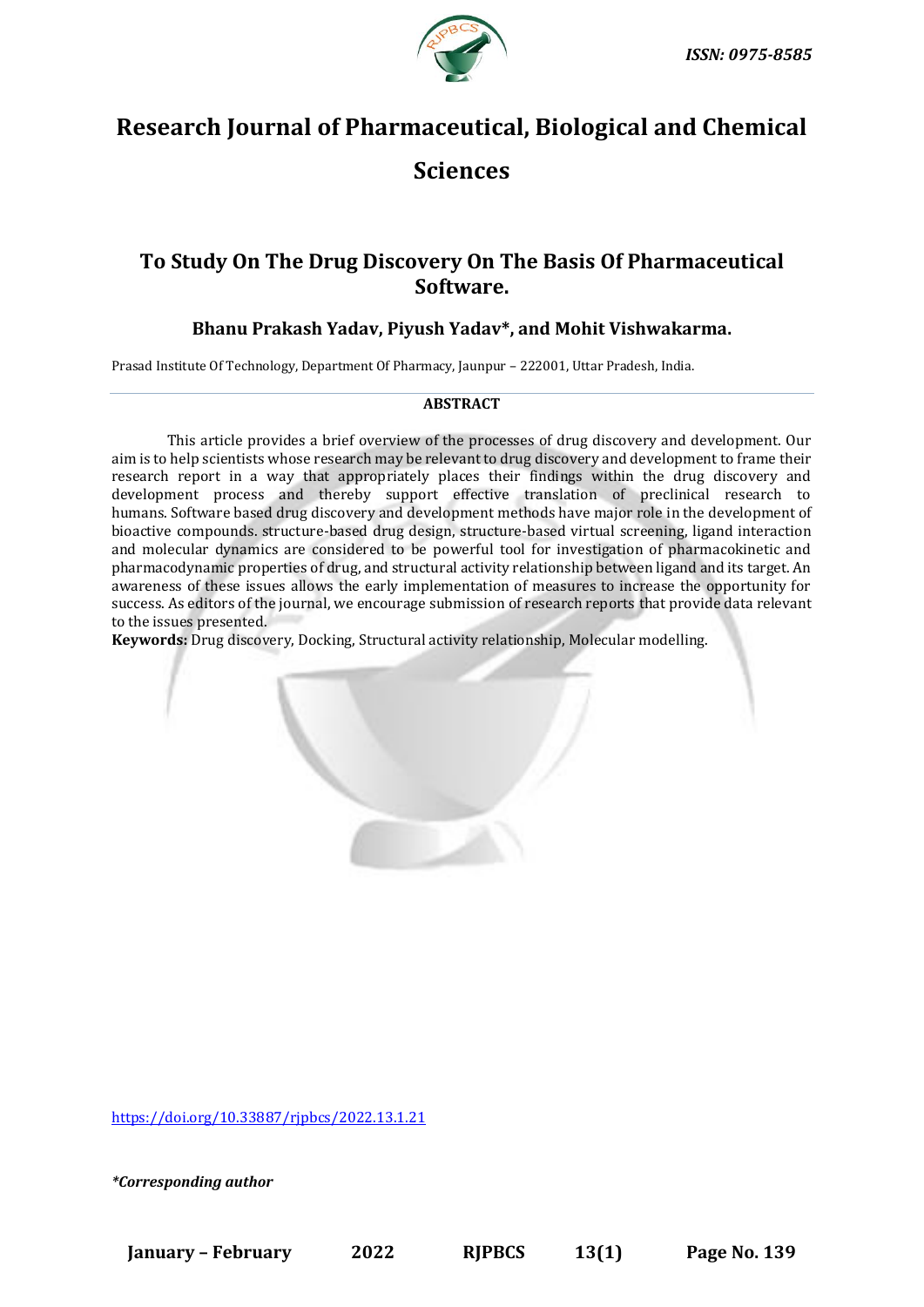

#### **INTRODUCTION**

Drug discovery is a process in which we are identified of a drug chemical therapeutically useful in treatment and diagnosis of a disease condition. Typically, discoverer find out new drugs through new visions into disease process that permit discoverer to design a medicine to stopover or contrary the effects of the disease.[1] Implementation of these techniques can decrease the numbers of animals needed in the discovery and preclinical stages of drug discovery, help for trouble-free to handle huge data, and improve the accuracy of study results [2],[3]. The process of drug discovery includes the identification of drug candidates, synthesis, characterization, screening, and assays for therapeutic efficacy. Drug discovery and development is an expensive process due to the high budgets of R&D and clinical trials. It takes almost 12- 15 years to develop a single new drug molecule from the time it is discovered when it is available in market for treating patients.[4] Drug discovery plays an important role for the growth of any pharmaceutical industry and also to the society, as newer and safe drugs are launched in the market with the view to improve the therapeutic value and safety of the agents.[5]

#### **History**

The idea that the effect of a drug in the human body is mediated by specific interactions of the drug molecule with biological macromolecules, [\(proteins](https://en.wikipedia.org/wiki/Protein) or [nucleic acids](https://en.wikipedia.org/wiki/Nucleic_acid) in most cases) led scientists to the conclusion that individual chemicals are required for the biological activity of the drug. This made for the beginning of the modern era in [pharmacology,](https://en.wikipedia.org/wiki/Pharmacology) as pure chemicals, instead of crude extracts of [medicinal](https://en.wikipedia.org/wiki/Medicinal_plants)  [plants,](https://en.wikipedia.org/wiki/Medicinal_plants) became the standard drugs. Examples of drug compounds isolated from crude preparations are [morphine,](https://en.wikipedia.org/wiki/Morphine) the active agent in opium, and [digoxin,](https://en.wikipedia.org/wiki/Digoxin) a heart stimulant originating from Organic chemistry also led to the synthesis of many of the [natural products](https://en.wikipedia.org/wiki/Natural_product) isolated from biological sources.

Historically, substances, whether crude extracts or purified chemicals were screened for biological activity without knowledge of the [biological target.](https://en.wikipedia.org/wiki/Biological_target) Only after an active substance was identified was an effort made to identify the target. This approach is known as [classical pharmacology,](https://en.wikipedia.org/wiki/Classical_pharmacology) forward pharmacology,<sup>[6]</sup> or phenotypic drug discovery.<sup>[7]</sup> The goal of a drug discovery program is to deliver one or more candidate molecules, each of which has sufficient evidence of biologic activity at a target relevant to a disease as well as sufficient safety and drug-like properties so that it can be entered into human testing. Most discovery programs seek to produce more than one candidate molecule.



#### **Figure 1: Drug Discovery Cycle**

Stages of drug discovery and development include:

- Target identification
- Target validation
- lead identification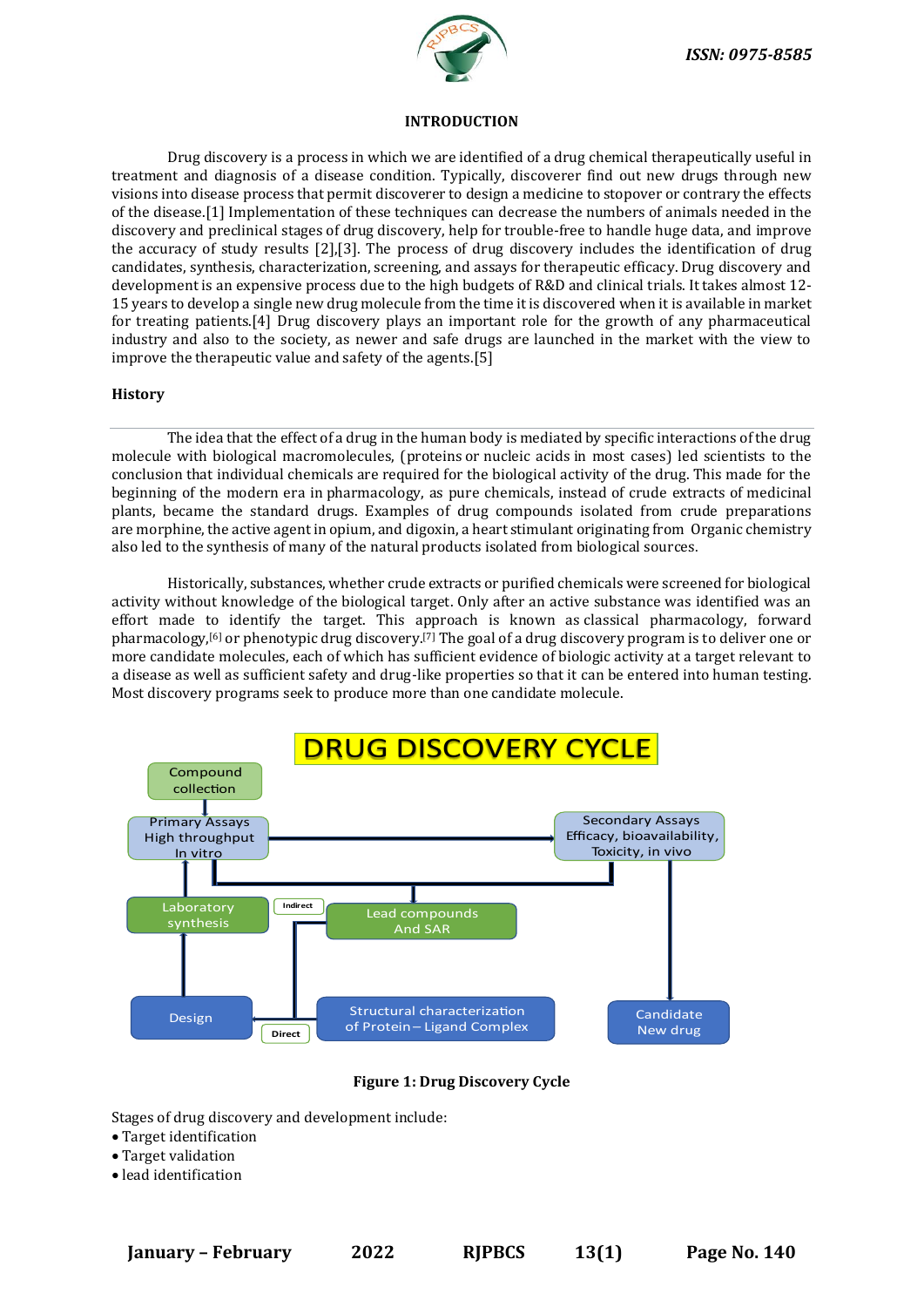

- lead optimization
- Product characterization
- Formulation and development
- Preclinical research
- Investigational New Drug
- Clinical trials
- New Drug Application
- Approval

Figure 2: Stages of drug discovery and development process

Table 1. Software and computer-based programs used during new drug discovery and development**.**

| Sr. No.                                                    | Software name                         | Major use                                                                     |
|------------------------------------------------------------|---------------------------------------|-------------------------------------------------------------------------------|
| A. Pharmacokinetic parameters                              |                                       |                                                                               |
| $\mathbf{1}$                                               | <b>DDDPlus</b>                        | Dissolution and disintegration study                                          |
| 2                                                          | GastroPlus                            | In-vitro and in vivo correlation for various formulations                     |
| 3                                                          | MapCheck                              | Compare dose or fluency measurement                                           |
| B. Ligand interactions and molecular dynamic               |                                       |                                                                               |
| 4                                                          | AutoDock                              | Evaluate the ligand-protein interaction                                       |
| 5                                                          | Schrodinger                           | Ligand-receptor docking                                                       |
| 6                                                          | GOLD                                  | Protein-ligand docking                                                        |
| 7                                                          | <b>BioSuite</b>                       | Genome analyzing and sequence analyzing                                       |
| C. Molecular modeling and structural activity relationship |                                       |                                                                               |
| 8                                                          | Maestro                               | Molecular modeling analysis                                                   |
| 9                                                          | ArgusLab                              | Molecular docking calculations and molecular modeling package                 |
| 10                                                         | GRAMM                                 | Protein-protein docking and protein-ligand docking                            |
| 11                                                         | SYBYL-X Suite                         | Molecular modeling and ligand based design                                    |
| 12                                                         | Sanjeevini                            | Predict protein-ligand binding affinity                                       |
| 13                                                         | PASS                                  | Create and analysis of SAR models                                             |
| D. Image analysis and Visualizers                          |                                       |                                                                               |
| 14                                                         | AMIDE (A Medical Image Data Examiner) | Medical image analysis in molecular imaging                                   |
| 15                                                         | Discovery Studio® Visualizer          | Viewing and analyzing protein data                                            |
| 16                                                         | Imaging Software Scge-Pro             | Cytogenetic and DNA damage analysis                                           |
| 17                                                         | Xenogen Living Image Software         | In vivo imaging display and analysis                                          |
| E. Data analysis                                           |                                       |                                                                               |
| 18                                                         | GeneSpring                            | Identify variation across set of samples and for correction method in samples |
| 19                                                         | QSARPro                               | Protein-protein interaction study                                             |
| 20                                                         | REST 2009 Software                    | Analysis of gene expression data                                              |
|                                                            |                                       |                                                                               |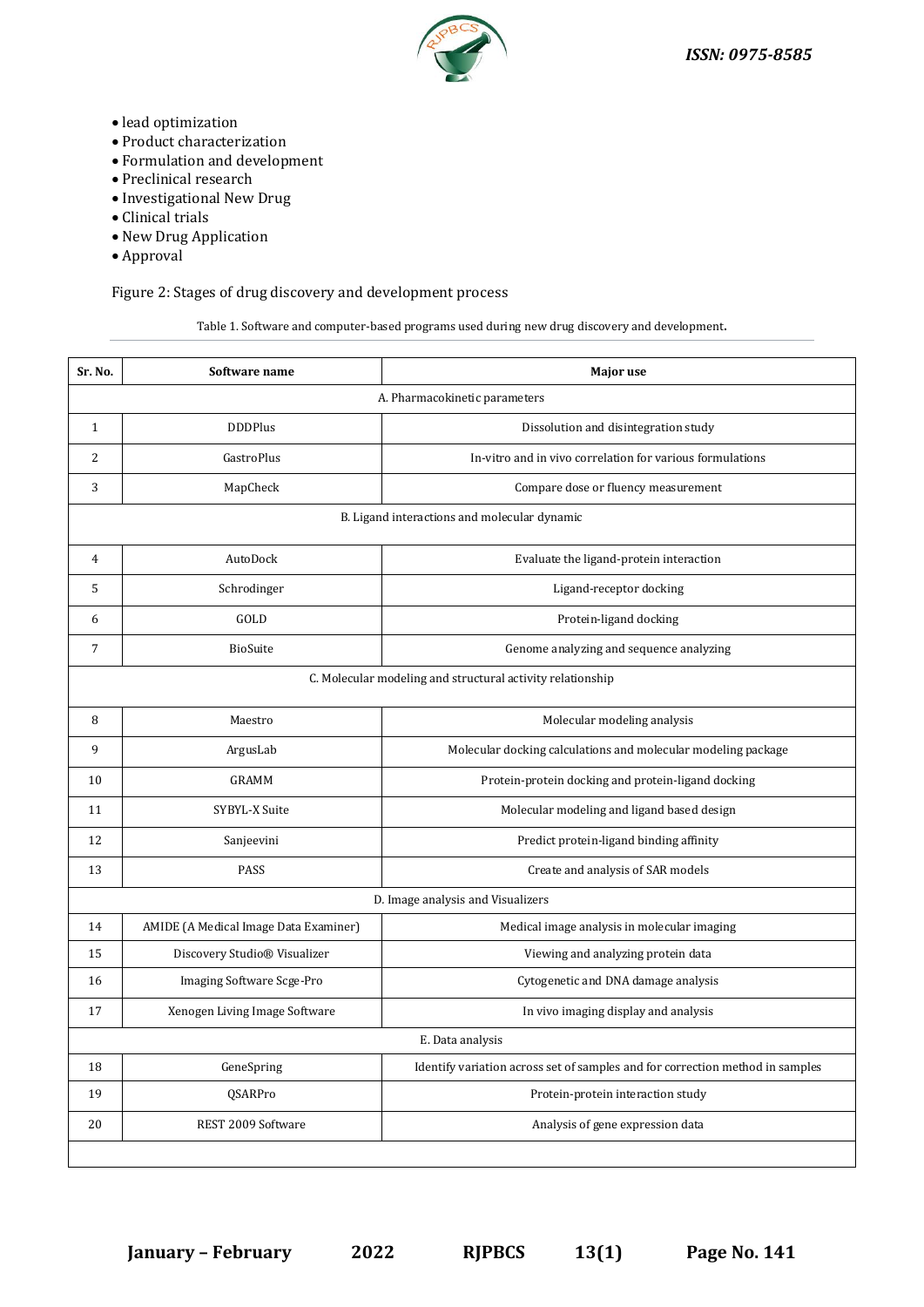

#### **Target Identification**

The first step in the discovery of a drug is identification of the biological origin of a disease, and the potential targets for intervention. Target identification starts with isolating the function of a possible therapeutic target (gene/nucleic acid/protein) and its role in the disease.[8] Identification of the target is followed by characterization of the molecular mechanisms addressed by the target. An ideal target should be efficacious, safe, meet clinical and commercial requirements and be ‗druggable '. The techniques used for target identification may be based on principles of molecular biology, biochemistry, genetics, biophysics, or other disciplines.[9]

#### **Approaches:**

• Data mining using bioinformatics identifying, selecting and prioritizing potential disease targets • Genetic association genetic polymorphism and connection with the disease • Expression profile changes in mRNA/protein levels • Pathway and phenotypic analysis In vitro cell-based mechanistic studies • Functional screening knockdown, knockout or using target specific tools.[10]

#### **Lead Optimization**

Lead optimization is the process by which a drug candidate is designed after an initial lead compound is identified. The process involves iterative series of synthesis and characterization of a potential drug to build up a representation of in what way chemical structure and activity are related in terms of interactions with its targets and its metabolism. In initial drug discovery, the resulting leads from hit-to-lead high throughput screening tests undergo lead optimization, to identify promising compounds. Potential leads are evaluated for a range of properties, including selectivity and binding mechanisms during lead optimization, as the final step in early-stage drug discovery. The purpose of lead optimization is to maintain favourable properties in lead compounds, while improving on deficiencies in lead structure. In order to produce a pre-clinical drug candidate, the chemical structures of lead compounds (small molecules or biologics) need to be altered to improve target specificity and selectivity. Pharmacodynamic and pharmacokinetic parameters and toxicological properties are also evaluated. Labs must acquire data on the toxicity, efficacy, stability and bioavailability of leads, in order to accurately characterize the compound and establish the route of optimization.[11]

#### **Preclinical Testing**

Pre-clinical research in drug discovery process involves evaluation of drug 's safety and efficacy in animal species that conclude to prospective human outcome. The pre-clinical trials also have to acquire approval by corresponding regulatory authorities. The regulatory authorities must ensure that trials are conducted in safe and ethical way and would give approval for only those drugs which are confirm to be safe and effective. ICH has established a basic guideline for technical necessities of acceptable preclinical drug development.[12]

Pharmacokinetic studies are very important to make known the safety and efficacy parameters in terms of absorption, distribution, metabolism and excretion. These studies give information on absorption rate for diverse routes of administration, which helps in selection of dosage form, distribution, rate of metabolism and elimination; which governs the half-life of the drug. Half-life of the drug clarifies the safety outline of the drug which is the obligatory for a drug to get approved by regulatory agencies. The drug distribution mechanism elucidates the therapeutic effectiveness of the drug as it depends on the drugs bioavailability and its affinity. Drug metabolism provides the probability of through phases of biotransformation process and formation of drug metabolites. It also helps in understanding the reactions as well as enzymes involved in biotransformation. [13]

**January – February 2022 RJPBCS 13(1) Page No. 142**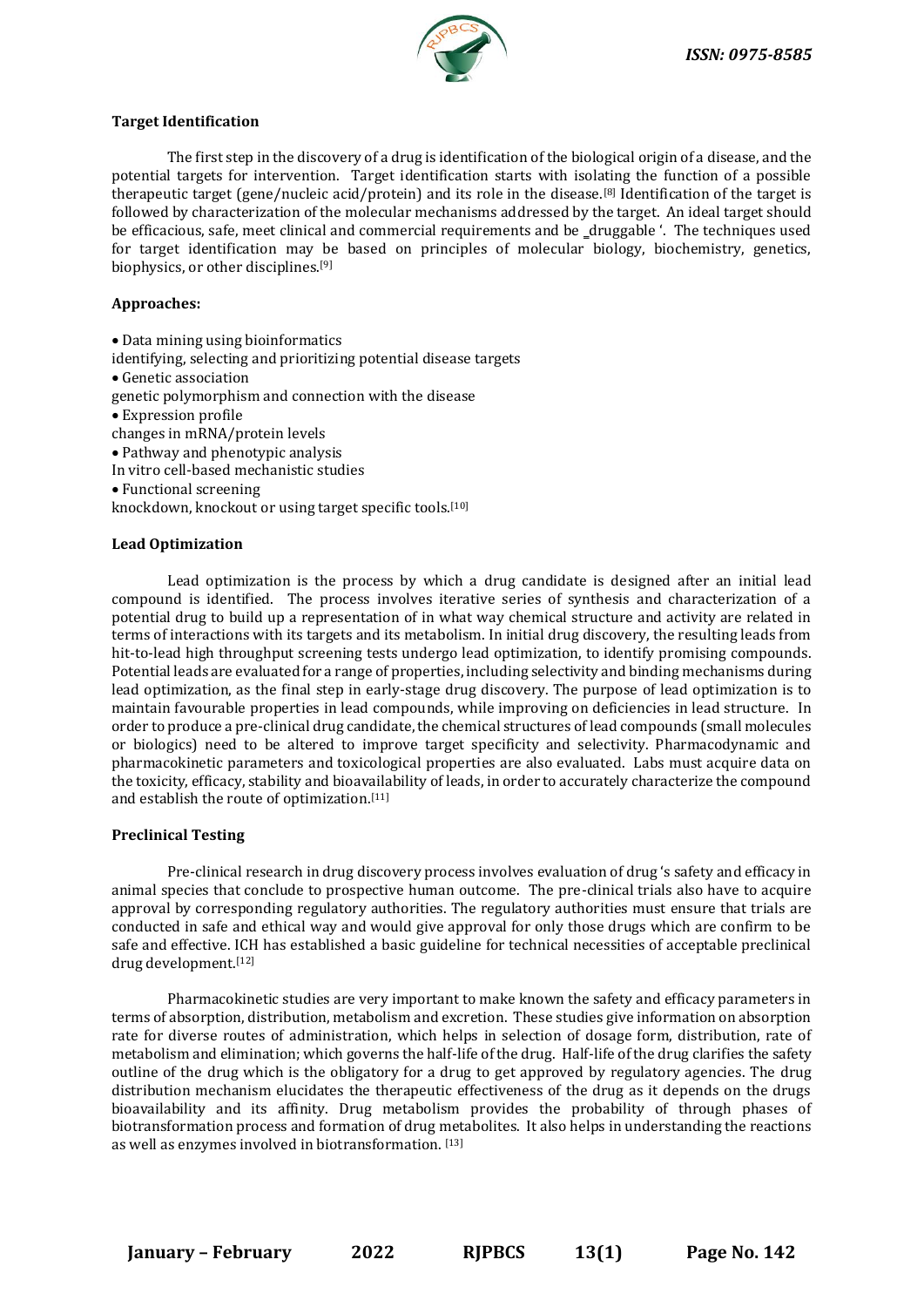

#### **Clinical Research**

Clinical trials are conducted in people (volunteer)and intended to answer specific questions about the safety and efficacy of drugs, vaccines, other therapies, or new methods of using current treatments. Clinical trials follow a specific study protocol that is designed by the researcher or investigator or manufacturer. As the developers design the clinical study, they will consider what they want to complete for each of the different Clinical Research Phases and starts the Investigational New Drug Process (IND), a process they must go through before clinical research begins. Before a clinical trial begins, researchers review prior information about the drug to develop research questions and objectives.[14]

Then, they decide:

- Selection criteria for participants
- Number of people take part of the study
- Duration of study
- Dose and route of administration of dosage form
- Assessment of parameters
- Data collection and analysis.

#### **Phase 0 clinical trial**

Phase 0 implicates investigative, first-in-human (FIH) trials that are conducted according to FDA guidelines. Phase 0 trials besides termed as human micro dose studies, they have single sub-therapeutic doses given to 10 to 15 volunteers and give pharmacokinetic data or help with imaging specific targets without exerting pharmacological actions. Pharmaceutical industries perform Phase 0 studies to pick which of their drug applicants has the preeminent pharmacokinetic parameters in humans.<sup>[15]</sup>

#### **Phase 1: Safety and dosage**

Phase I trials are the first tests of a drug with a lesser number of healthy human volunteers. In most cases, 20 to 80 healthy volunteers with the disease/condition participate in Phase 1Patient are generally only used if the mechanism of action of a drug indicates that it will not be tolerated in healthy people. However, if a new drug is proposed for use in diabetes patients, researchers conduct Phase 1 trials in patients with that type of diabetes. Phase 1 studies are closely monitored and collect information about Pharmacodynemics in the human body. Researchers adjust dosage regimen based on animal study data to find out what dose of a drug can tolerate the body and what are its acute side effects. As a Phase 1 trial continues, researchers find out research mechanism of action, the side effects accompanying with increase in dosage, and information about effectiveness. This is imperative to the design of Phase 2 studies. Almost 70% of drugs travel to the next phase.

#### **Phase 2: Efficacy and side effects**

Phase II trials are conducted on larger groups of patients (few hundreds) and are aimed to evaluate the efficacy of the drug and to endure the Phase I safety assessments. These trials aren't sufficient to confirm whether the drug will be therapeutic. Phase 2 studies provide with additional safety data to the researchers. Researchers use these data to refine research questions, develop research methods, and design new Phase 3 research protocols. Around 33% of drugs travel to the next phase. Most prominently, Phase II clinical studies aid to found therapeutic doses for the large-scale Phase III studies.

#### **Phase 3: Efficacy and adverse drug reactions monitoring**

Researchers plan Phase 3 studies to prove whether a product deals an action benefit to a specific people or not. Sometimes known as pivotal studies, these studies comprise 300 to 3,000 volunteers. Phase 3 studies deliver most of the safety data. The previous study might not able to detect less common side effects. But phase 3 studies are conducted on large no. of volunteers and longer in duration, the results are more probable to detect long-term or uncommon side effects. Around 25-30% of drugs travel to the next phase of clinical research. If a drug developer has data from its previous tests, preclinical and clinical trials that a drug is safe and effective for its intended use, then the industry can file an application to market the medicine. The FDA review team comprehensively inspects all submitted data on the drug and makes a conclusion to approve or not to approve it.[16]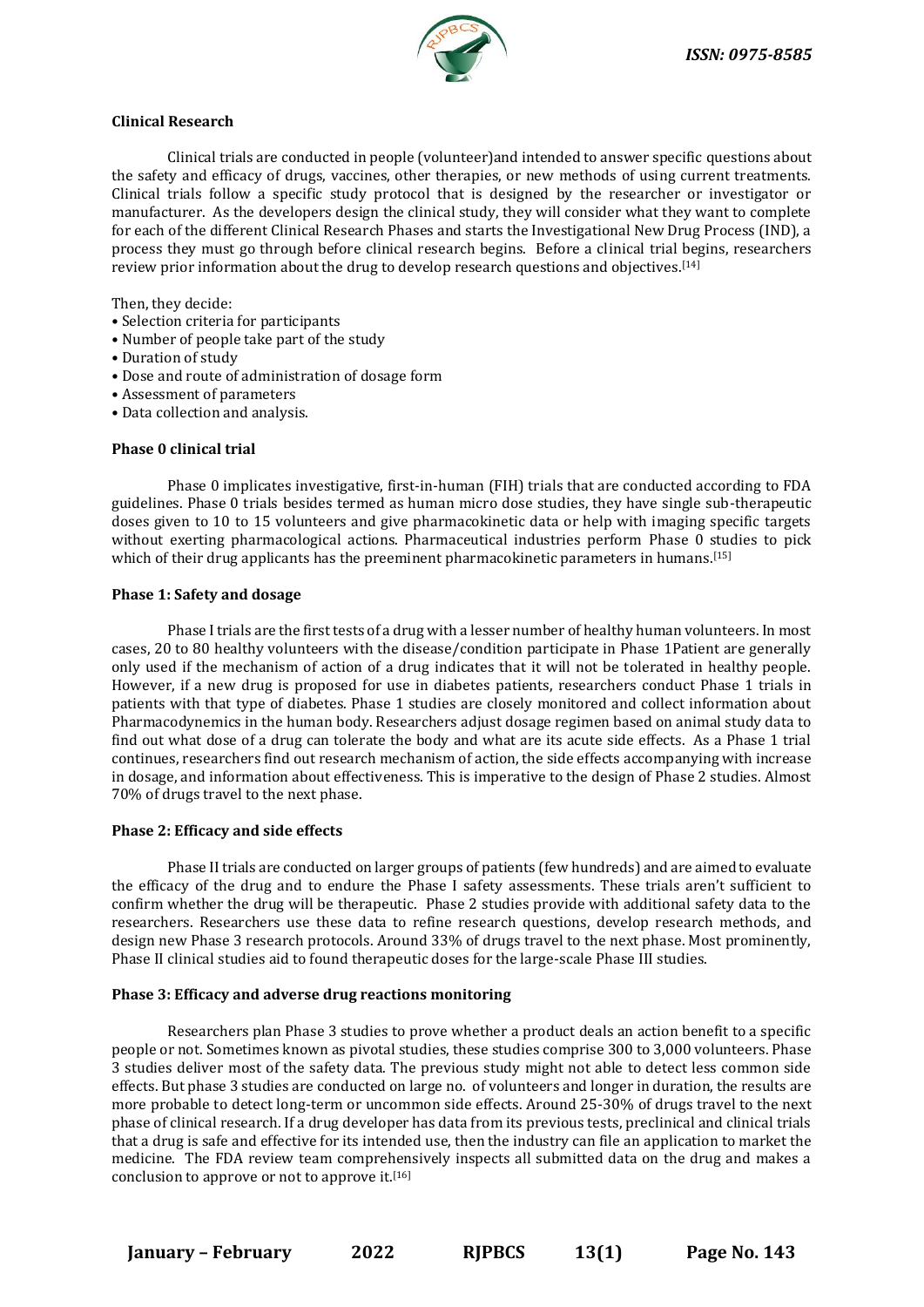

#### **Phase 4: Post-Market Drug Safety Monitoring**

Phase 4 trials are conducted when the drug or device has been approved by FDA.These trials are also recognized as post-marketing surveillance involving pharmacovigilance and continuing technical support after approval. There are numerous observational strategies and assessment patterns used in Phase 4 trials to evaluate the efficacy, cost-effectiveness, and safety of an involvement in real-world settings. Phase IV studies may be required by regulatory authorities (e.g. change in labelling, risk management/minimization action plan) or may be undertaken by the sponsoring company for competitive purposes or other reasons. Therefore, the true illustration of a drug 's safety essentially requires over the months and even years that mark up a drug's lifespan in the market. FDA reviews reports of complications with prescription and OTC drugs, and can decide to add precautions to the dosage or practice information, as well as other events for more serious adverse drug reactions.[17]



**Figure 3: Phases of Clinical Trials**

#### **New Drug Application**

A New Drug Application (NDA) expresses the full story of a drug molecule. Its purpose is to verify that a drug is safe and effective for its proposed use in the people studied. A drug developer must include all about a drug starting from preclinical data to Phase 3 trial datain the NDA. Developers must include reports on all studies, data, and analysis.[18] Beside with clinical trial outcomes, developers must include:

- Proposed labeling
- Safety updates
- Drug abuse information
- Patent information

#### **CONCLUSIONS**

Many more approaches like metabolomics, genomics, proteomics also compliment well with the other techniques so that more target specific agents can be discovered with more accuracy. The review on metabolomics shall explain more in detail (Martis, et al., 2011b). Drug discovery is yet more to be explored, even more than that explored till date. The findings of the human genome project have added more understanding to the target identification. Nature has made all the provisions for curing a disease or disorder, human efforts of finding is what is required. Exploring natural sources which is ill-explored should be effective done as nature is source of countless chemicals which could lead to a successful drug candidate.